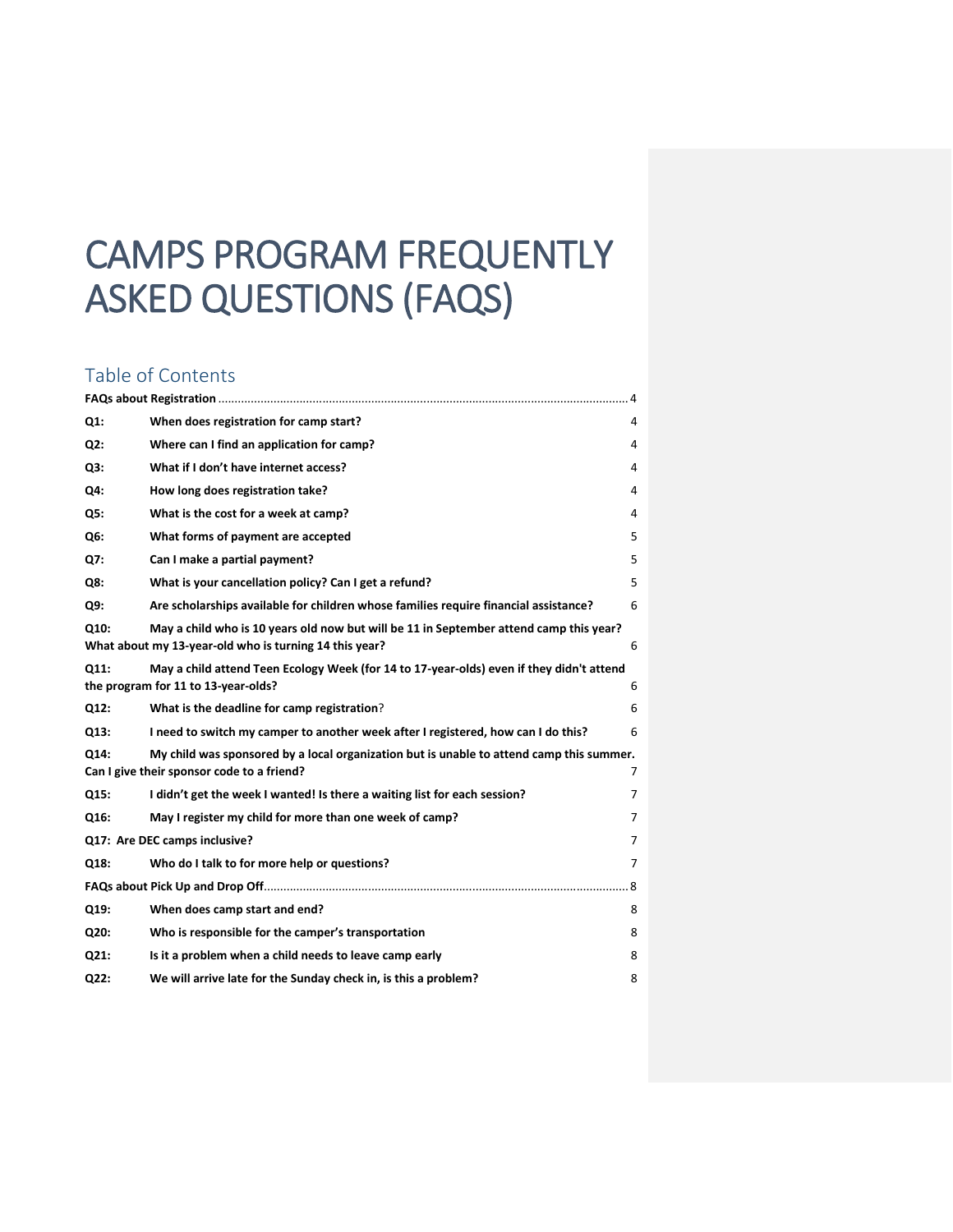| Q23:           | May a camper's parents provide transportation home for a child other than their own? 8        |    |  |  |
|----------------|-----------------------------------------------------------------------------------------------|----|--|--|
|                |                                                                                               |    |  |  |
|                |                                                                                               |    |  |  |
| Q25:           | Can you accommodate a child who is on medication?                                             | 10 |  |  |
| Q26:           | How does a child receive medications at camp?                                                 | 10 |  |  |
| Q27:           | Can a child with a food allergy be accommodated?                                              | 10 |  |  |
| Q28:           | What emergency procedures are followed in case of an accident or illness at camp?             | 10 |  |  |
| Q29:           | What experience do camp counselors have?                                                      | 10 |  |  |
| Q30:           | How do you deal with homesickness? May a child call home if homesick?                         | 11 |  |  |
|                |                                                                                               |    |  |  |
| Q31:           | What is a typical day like at camp?                                                           | 12 |  |  |
| Q32:           | What is the Hunter Education Program?                                                         | 12 |  |  |
| Q33:           | <b>What is Bowhunter Education?</b>                                                           | 12 |  |  |
| Q34:           | <b>What is Trapper Education?</b>                                                             | 13 |  |  |
| Q35:           | What is Week 4 - Outdoor Adventure Week at Pack Forest?                                       | 13 |  |  |
|                |                                                                                               |    |  |  |
| Q36:<br>cabin? | Is it okay for a child to attend camp at the same time as a friend and share the same<br>14   |    |  |  |
| Q37:           | Does a child need any spending money at camp?                                                 | 14 |  |  |
| Q38:           | Are cell phones and other electronic devices allowed at camp?                                 | 14 |  |  |
| Q39:           | What should a child take to camp?                                                             | 14 |  |  |
| Q40:           | What are the cabins like?                                                                     | 14 |  |  |
| Q41:           | Is laundry service available?                                                                 | 14 |  |  |
| Q42:           | What food is offered at camp?                                                                 | 15 |  |  |
|                | Q43: Where can I see more photos and get updates on the DEC summer camps?                     | 15 |  |  |
|                |                                                                                               |    |  |  |
| Q44:<br>do?    | I represent an organization and we want to sponsor a child (or 10!) to camp. What do we<br>16 |    |  |  |
| Q45:           | I need help with the online system, where do I get it?                                        | 16 |  |  |
| Q46:           | I am a sponsor. Do I have to register each camper I am sponsoring?                            | 16 |  |  |
| Q47:           | What if the child I sponsored can't attend camp?                                              | 16 |  |  |
| Q48:           | As a sponsor, why am I not allowed to register the campers my organization is                 |    |  |  |
| sponsoring?    |                                                                                               | 17 |  |  |
|                | 1/26/2022 <del>11/23/2021</del>                                                               |    |  |  |
|                | Page 2   18                                                                                   |    |  |  |

 $\overline{\phantom{a}}$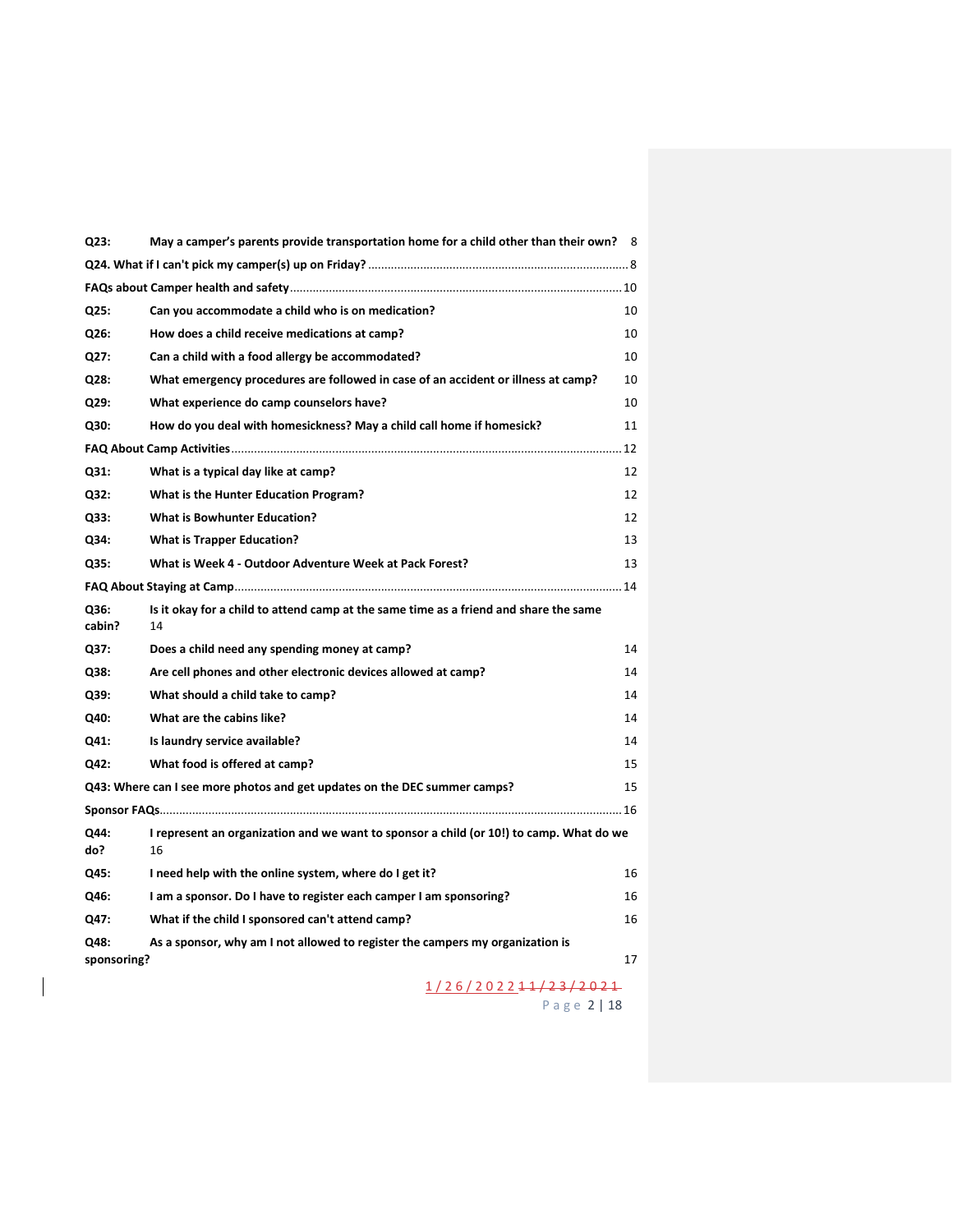| Q49: | How do I, as a sponsor, know if my code was used?                                                                              | 17 |  |
|------|--------------------------------------------------------------------------------------------------------------------------------|----|--|
| Q50: | Is there a limit on how many campers a sponsor can sponsor?                                                                    | 17 |  |
| Q51: | Our organization has paid for more campers than we have kids that are going to camp.<br>What happens to the extra money?<br>17 |    |  |
| Q52: | Is there a discount if an organization sponsors a certain number of campers?                                                   | 18 |  |
| Q53: | I'm a sponsor, when can I add money to my account for the next year's season?                                                  | 18 |  |
| Q54: | I want to help send a specific child to camp, can I do that through donating?                                                  | 18 |  |

 $\overline{\phantom{a}}$ 

1 / 2 6 / 2 0 2 2 1 1 / 2 3 / 2 0 2 1 P a g e 3 | 18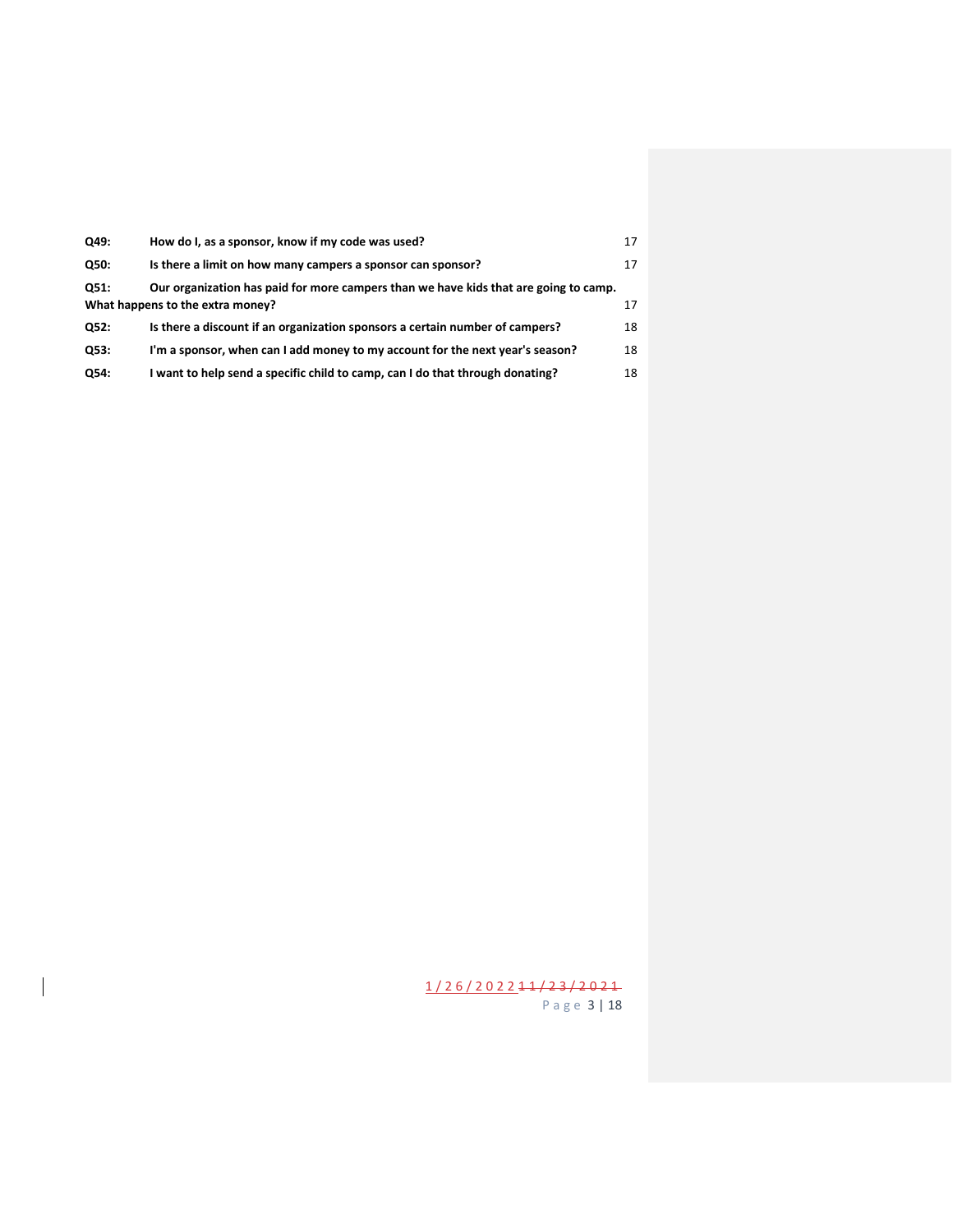# <span id="page-3-0"></span>FAQs about Registration

#### <span id="page-3-1"></span>Q1: When does registration for camp start?

**A**: Registration for the New York State Department of Environmental Conservation (DEC) 2022 summer season will open Sunday, March 6, 2022 at 1:00 PM.

#### <span id="page-3-2"></span>Q2: Where can I find an application for camp?

**A**: All summer camp registration is done through an [online registration system](https://www.ultracamp.com/clientlogin.aspx?idCamp=405&campCode=dec) *[leaving DEC website]*. You can set up your account at any time.

#### <span id="page-3-3"></span>Q3: What if I don't have internet access?

**A:** You can go to any public library and set up a free e-mail account through Microsoft Outlook, Yahoo, Gmail, or another online email provider. Once you have the account, you can go online to create your account and deposit your funds via e-check or credit card. You do not need to have a computer or home access to the internet.

If you have a tablet or smartphone, look for locations with free internet access such as chain restaurants and coffee shops.

If none of these options are available, please contact our staff at 518-402-8014**.**

#### <span id="page-3-4"></span>Q4: How long does registration take?

**A:** For a first-time registration it may take half an hour or more to complete. This includes filling out the camper's information, medical history, and all permission forms. This will require you to have the camper's medical history and health insurance information on hand. If paperwork is not complete, the camper will not be allowed to attend camp.

For first-time campers, we recommend creating an online account and filling out the paperwork in advance by visiting the Document Center. Once logged on, click on the menu icon in the top left of the screen and then click Document Center. Then, once registration opens, you will only need to confirm the information, sign off and submit.

For returning campers, updating the forms will take 10-30 minutes.

#### <span id="page-3-5"></span>Q5: What is the cost for a week at camp?

**A:** Each week at camp costs \$350. Full payment is required upon registering for each week.

> 1 / 2 6 / 2 0 2 2 1 1 / 2 3 / 2 0 2 1 P a g e 4 | 18

**Commented [C(1]:** Added the hyphen here for consistency.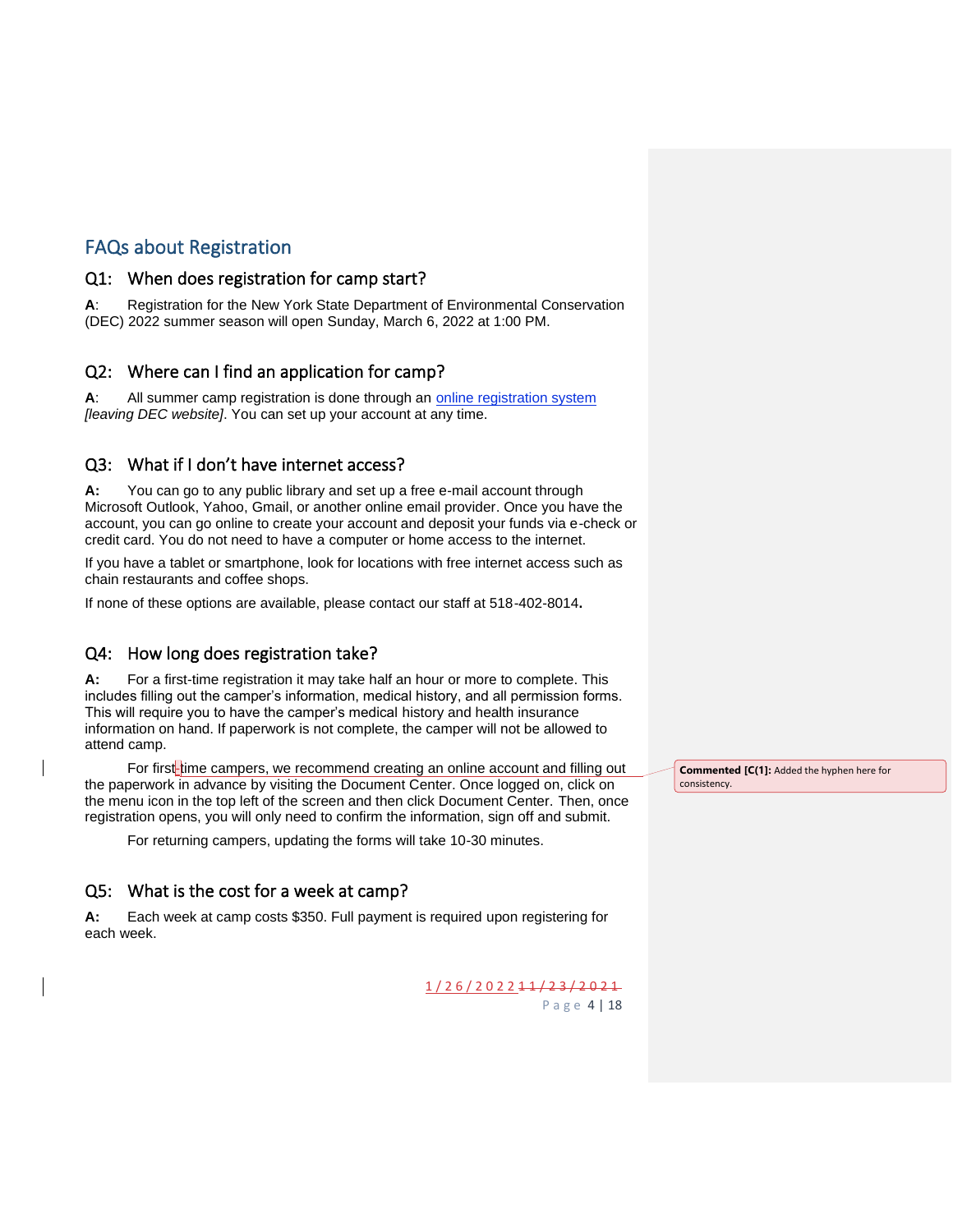#### <span id="page-4-0"></span>Q6: What forms of payment are accepted**?**

A: Our online registration program only accepts Visa, Master Card, or Discover credit cards, debit cards with a credit card logo and e-checks.

#### <span id="page-4-1"></span>Q7: Can I make a partial payment?

**A:** No, the cost of camp must be paid in full at the time of registration.

#### <span id="page-4-2"></span>Q8: What is your cancellation policy? Can I get a refund?

**A**: You may cancel your child's summer camp registration up to 23 *calendar* days, by close of business, prior to the day that your child is scheduled to check into camp and receive a refund. **To cancel a camp registration, you must call 518-402- 8014 between Monday - Friday 8:30 AM – 4:00 PM**. It must be done over the phone using this main number; do not call the individual camps. You will get a confirmation of the cancellation via email.

| <b>Refund and Cancellation Dates</b> |                                |                                     |  |  |  |  |
|--------------------------------------|--------------------------------|-------------------------------------|--|--|--|--|
| <b>Camp Week</b>                     | <b>Camp Start Date</b><br>2022 | <b>Cancellation deadline by 4pm</b> |  |  |  |  |
| Week 1                               | July 3                         | June 10                             |  |  |  |  |
| Week 2                               | July 10                        | June 17                             |  |  |  |  |
| Week 3                               | July 17                        | June 24                             |  |  |  |  |
| Week 4                               | July 24                        | July 1                              |  |  |  |  |
| Week 5                               | July 31                        | July 8                              |  |  |  |  |
| Week 6                               | Aug. 7                         | July 15                             |  |  |  |  |
| Week 7 (Rushford & Pack)<br>Forest)  | Aug. 14                        | July 22                             |  |  |  |  |
|                                      |                                |                                     |  |  |  |  |

**Medical Refunds:** Refunds requested due to medical illness or injury occurring while at camp will be considered on a case-by-case basis. If your child is unable to attend camp due to a medical reason, you may request a full refund at any time **prior** to the start of the camp week they are registered for (not after camp has closed for the season) by providing a doctor's note. The doctor's note must state that the child is unable to participate in camp activities due to a medical excuse. It must be signed and dated by the doctor. Refund requests made after camp closes for the season will not be honored.

Refunds will not be credited to credit or debit cards. A check will be issued by DEC. It may take up to 60 days to receive a refund check.

> 1 / 2 6 / 2 0 2 2 1 1 / 2 3 / 2 0 2 1 P a g e 5 | 18

**Commented [C(2]:** Removed week 8 from the table for 2022 on website

**Commented [C(3]:** removed the wording in parenthesis here as it is written in another sentence in the paragraph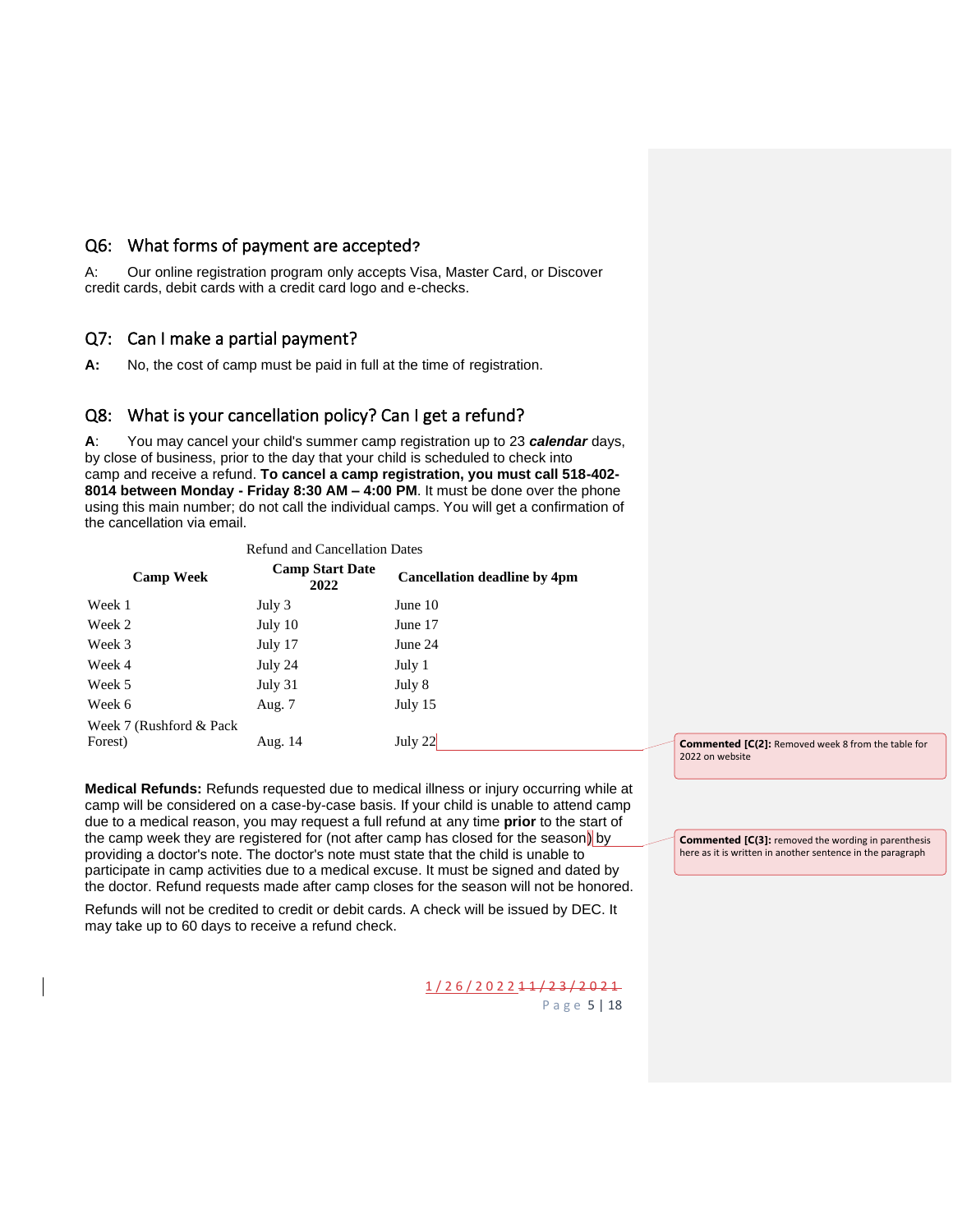## <span id="page-5-0"></span>Q9: Are scholarships available for children whose families require financial assistance?

**A:** Many of our campers (50 percent) are sponsored by organizations such as sporting clubs, bird clubs, rod and gun clubs, fishing clubs, civic groups (Rotary, Kiwanis, Lions), fire departments, etc. Check with your local organizations. The DEC Camps program does not maintain a list of sponsoring organizations.

## <span id="page-5-1"></span>Q10: May a child who is 10 years old now but will be 11 in September attend camp this year? What about my 13-year-old who is turning 14 this year?

**A:** Yes, for Youth Camp, all children must be 11 years old by December 1, 2022. For Teen Week, campers must be 14 years old by December 1, 2022*.*

# <span id="page-5-2"></span>Q11: May a child attend Teen Ecology Week (for 14 to 17-year-olds) even if they didn't attend the program for 11 to 13-year-olds?

**A**: Yes, a camper is not required to attend the youth program to be eligible to attend Teen Ecology Week*.*

## <span id="page-5-3"></span>Q12: What is the deadline for camp registration?

**A:** We accept applications throughout the summer, as long as space remains. Campers are also put on wait lists if their first choices are unavailable. After registration opens, the beds fill up fast!

## <span id="page-5-4"></span>Q13: I need to switch my camper to another week after I registered, how can I do this?

**A:** Please contact camp staff at 518-402-8014 to make modifications or cancellations to your account. If you register your camper for an additional week you will be charged an additional \$350. It could take up to 60 days for your refund to be processed if you cancel the first reservation.

> 1 / 2 6 / 2 0 2 2 1 1 / 2 3 / 2 0 2 1 P a g e 6 | 18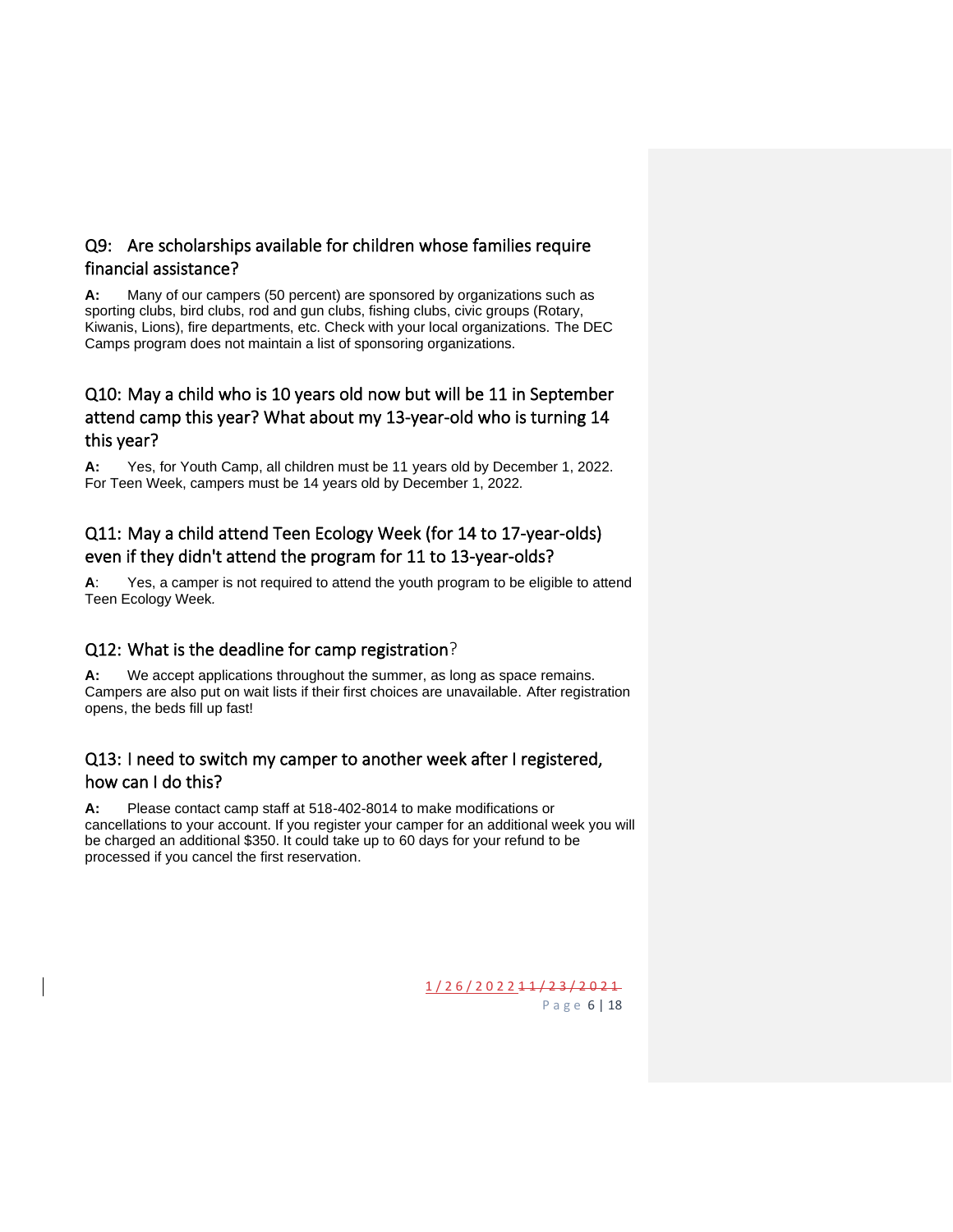## <span id="page-6-0"></span>Q14: My child was sponsored by a local organization but is unable to attend camp this summer. Can I give their sponsor code to a friend?

**A:** No. Anyone using a sponsor code must be approved by the sponsor. If your camper was sponsored and unable to attend camp, please contact the original sponsor so another child can go to camp.

## <span id="page-6-1"></span>Q15: I didn't get the week I wanted! Is there a waiting list for each session?

**A:** Yes, there is a waiting list for each session. If the week you would like to attend is full, you can request to be added to the waiting list. You will be notified by email if a spot becomes available. **You should check your email, including your SPAM folders regularly for this email. You will then have THREE (3) days to make the reservation. If you do not register within THREE (3) days, the spot will be given to the next child on the waiting list.** We cannot restore anyone to the waiting list.

#### <span id="page-6-2"></span>Q16: May I register my child for more than one week of camp?

**A:** No, not initially. Individual campers will be limited to one week of camp but can sign up to be placed on a waiting list for other weeks. If there are still spots at camps available after May  $27<sup>th</sup>$ , campers will be allowed to sign up for multiple weeks.

#### <span id="page-6-3"></span>Q17: Are DEC camps inclusive?

**A:** Yes, all campers should feel welcome and safe at DEC camps. Camp staff are versed in acknowledging diversity, conveying respect to all people, being sensitive to differences, and promoting equitable opportunities. During registration, you will be given the opportunity to elaborate on your child's specific circumstance. If you have questions specific to your child, please contact the Summer Camp Administrative staff by calling 518-402-8014 or emailing [educationcamps@dec.ny.gov.](mailto:educationcamps@dec.ny.gov)

## <span id="page-6-4"></span>Q18: Who do I talk to for more help or questions?

**A:** You can contact the Summer Camps Administrative staff by calling 518-402- 8014 or by emailing [educationcamps@dec.ny.gov](mailto:educationcamps@dec.ny.gov)

> 1 / 2 6 / 2 0 2 2 1 1 / 2 3 / 2 0 2 1 P a g e 7 | 18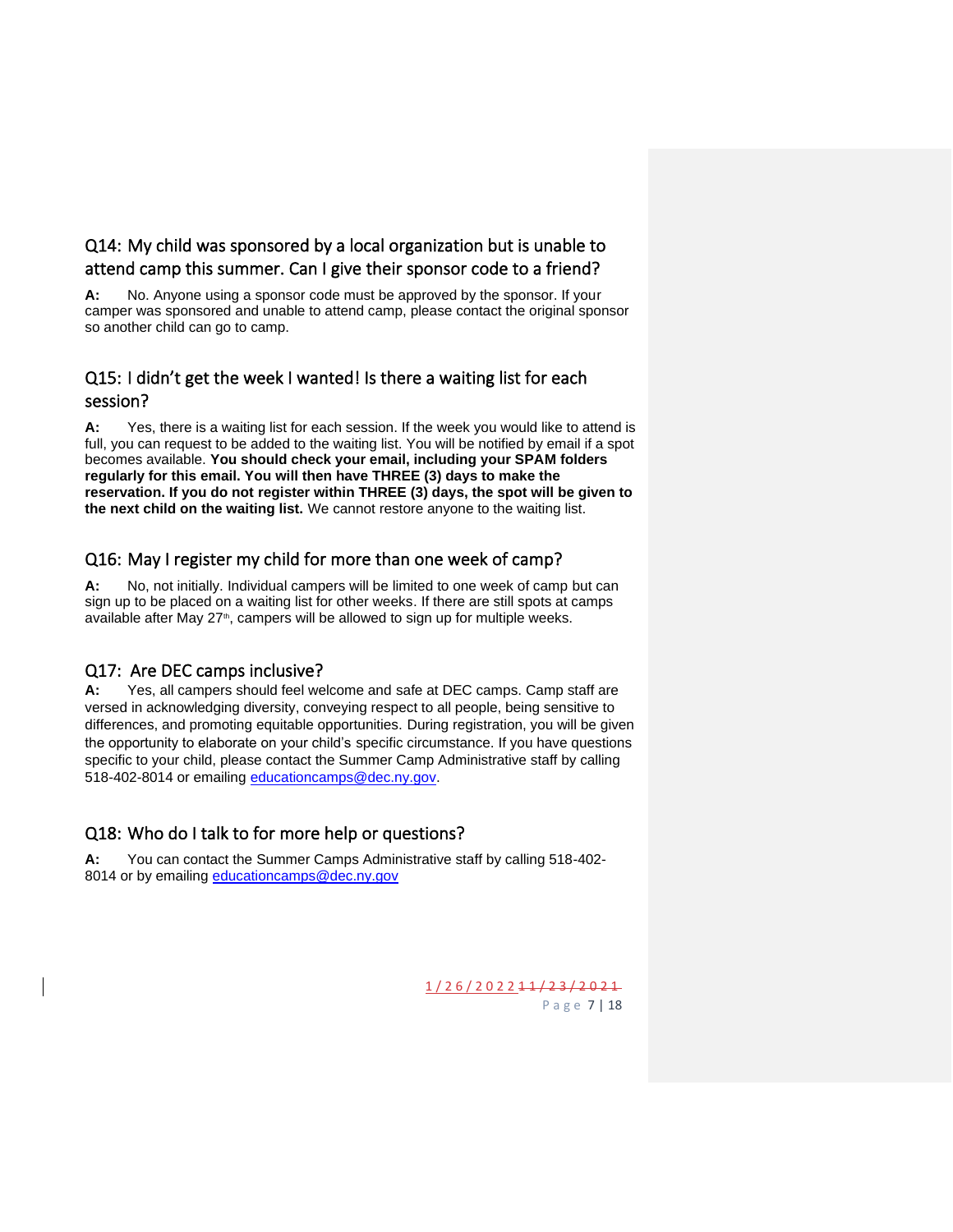# <span id="page-7-0"></span>FAQs about Pick Up and Drop Off

#### <span id="page-7-1"></span>Q19: When does camp start and end?

**A:** Camp starts at 3:00 PM on Sunday afternoon and ends with a ceremony at 4:30 PM on Friday afternoon. All campers are encouraged to arrive on time on Sunday to ensure a smooth check in process. This is important so that campers have time to meet with the camp staff, including the Health Director and Cook, to discuss their concerns and needs.

#### <span id="page-7-2"></span>Q20: Who is responsible for the camper's transportation**?**

**A:** Transportation is the parent/guardian's responsibility; DEC does not provide transportation.

#### <span id="page-7-3"></span>Q21: Is it a problem when a child needs to leave camp early?

**A:** No, the child's parent or guardian should let the camp director know when the child will be picked up to ensure that they are ready on time. The parent or guardian must sign out the child at the time of pickup.

#### <span id="page-7-4"></span>Q22: We will arrive late for the Sunday check in, is this a problem?

**A:** We strongly encourage campers to arrive on time for check in. Check in is a busy time and it's important to keep things moving. Not only is it time for the campers to meet with staff, it is also time for them to meet each other and enjoy ice breaker games together as campers. However, if it is unavoidable that a camper will be late, please notify the camp staff in advance by emailing [educationcamps@dec.ny.gov](mailto:educationcamps@dec.ny.gov) or calling 518-402-8014. Please note, there are no refunds for no-show campers.

## <span id="page-7-5"></span>Q23: May a camper's parents provide transportation home for a child other than their own?

**A:** Yes, as long as the camp has written authorization from the other child's parent(s) granting permission and naming the person who will provide that transportation. This permission can be given in the online registration system by providing a list of authorized people to pick up the camper.

#### <span id="page-7-6"></span>Q24. What if I can't pick my camper(s) up on Friday?

**A:** The Parent/Guardian is responsible for their campers' transportation. You must arrange for an alternate person to pick up the camper, then make sure that alternate is

> 1 / 2 6 / 2 0 2 2 1 1 / 2 3 / 2 0 2 1 P a g e 8 | 18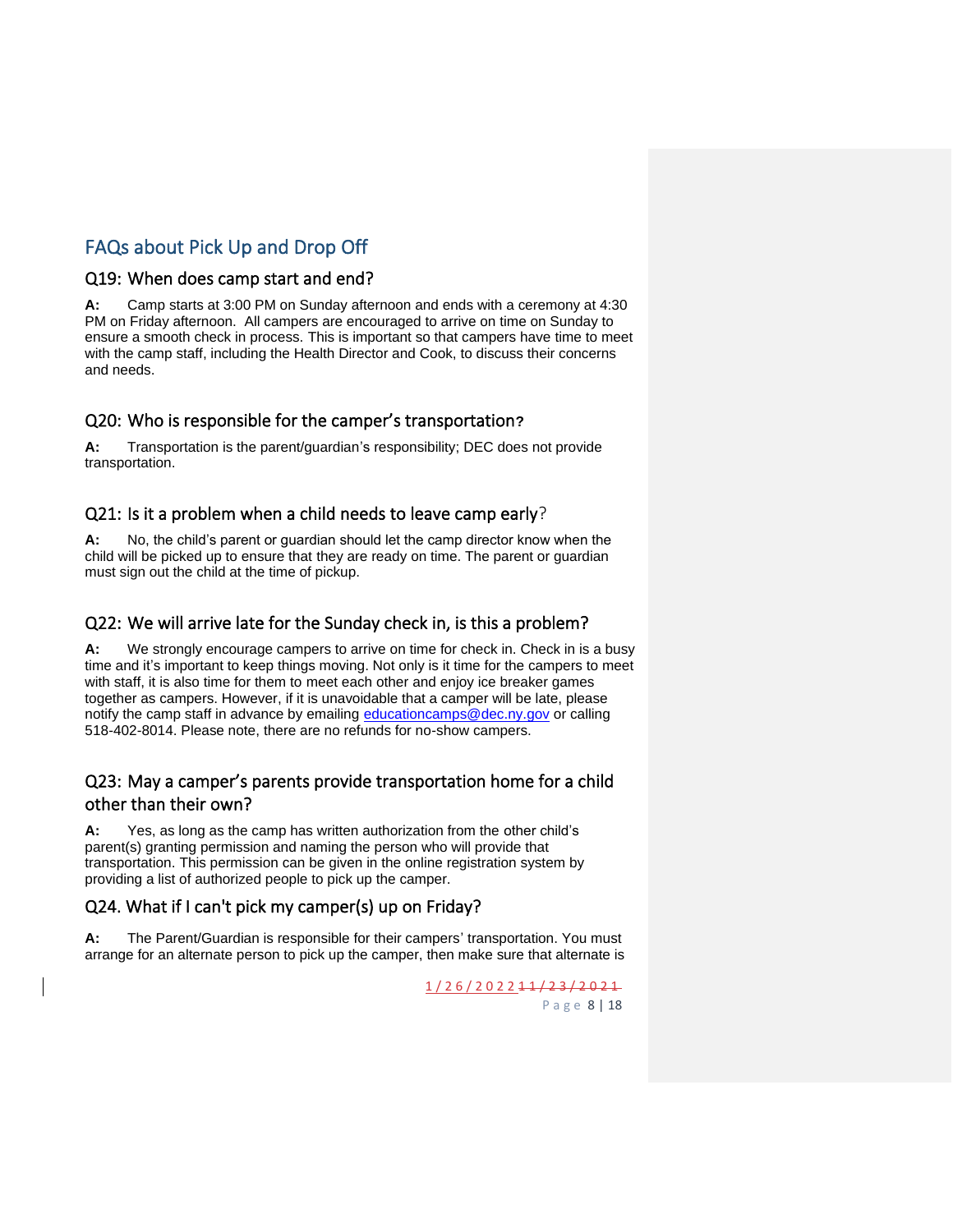an authorized pickup in the online registration system. You can do this yourself in your online account or contact the camp director directly to notify them of the change in pick up.

Campers are prohibited from using public transportation systems without a parent/guardian. All campers must be picked up at 4:30 PM on Friday by an authorized adult.

> 1 / 2 6 / 2 0 2 2 1 1 / 2 3 / 2 0 2 1 P a g e 9 | 18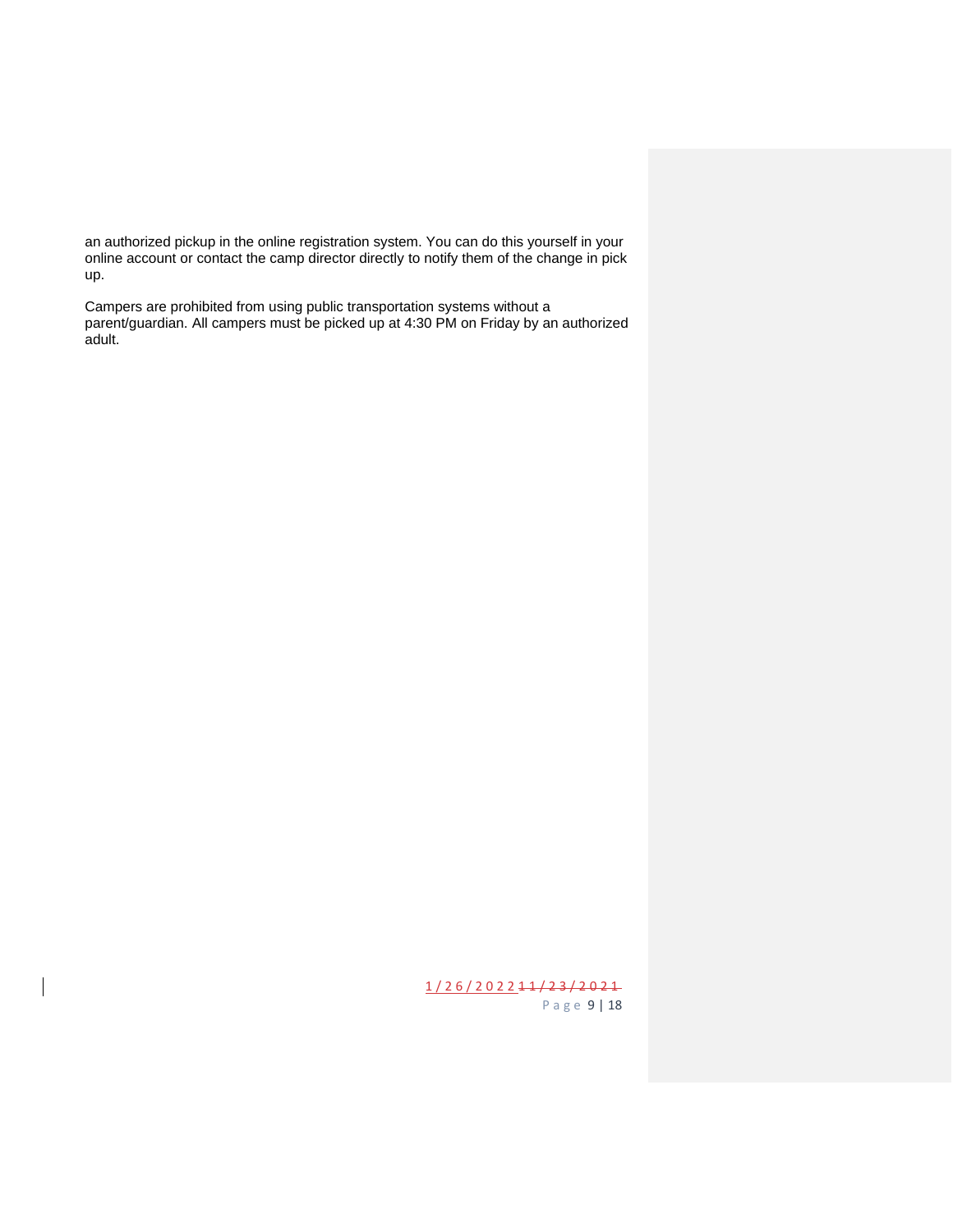# <span id="page-9-0"></span>FAQs about Camper health and safety

#### <span id="page-9-1"></span>Q25: Can you accommodate a child who is on medication?

**A:** Yes, but all medication must be in its original container and properly marked. Upon arrival, the child's parent or guardian must speak with the health director and provide medication(s). An EMT or a nurse is on staff at all times.

#### <span id="page-9-2"></span>Q26: How does a child receive medications at camp?

**A:** The health director holds "med calls" at each meal and at bedtime*.*

#### <span id="page-9-3"></span>Q27: Can a child with a food allergy be accommodated?

**A:** Yes; the child's parent or guardian *must notify our camps program at least two (2) weeks ahead* of their arrival at camp to ensure that we have the necessary food(s) on hand for the camper. Our camp cooks can easily accommodate vegetarian and nut-free diets. For other diets please contact the Summer Camps Administrator to discuss your child's needs. Additionally, the camper should meet with the camp cook at check in to confirm their dietary restrictions and needs.

## <span id="page-9-4"></span>Q28: What emergency procedures are followed in case of an accident or illness at camp?

**A:** All staff on duty carry radios with them, whether at camp or out in the field. The radios link staff to the camp's directors and/or directly to the regional radio system, which can summon help immediately. All off-site trips have been approved by the DEC Camps Administrator and the NYS Department of Health.

#### <span id="page-9-5"></span>Q29: What experience do camp counselors have?

**A:** DEC camp counselors have at least two years of college, required DEC training and training in first aid, AED, CPR, 15-passenger van safety and fire extinguisher use. They also have training in working with youth, firearm safety, child abuse reporting, bloodborne pathogens, hazard awareness, waterfront safety and preventing sexual harassment. In addition, all camp staff are run through the NYS Sex Offender Registry and Unified Court System for background checks.

> 1 / 2 6 / 2 0 2 2 1 1 / 2 3 / 2 0 2 1 P a g e 10 | 18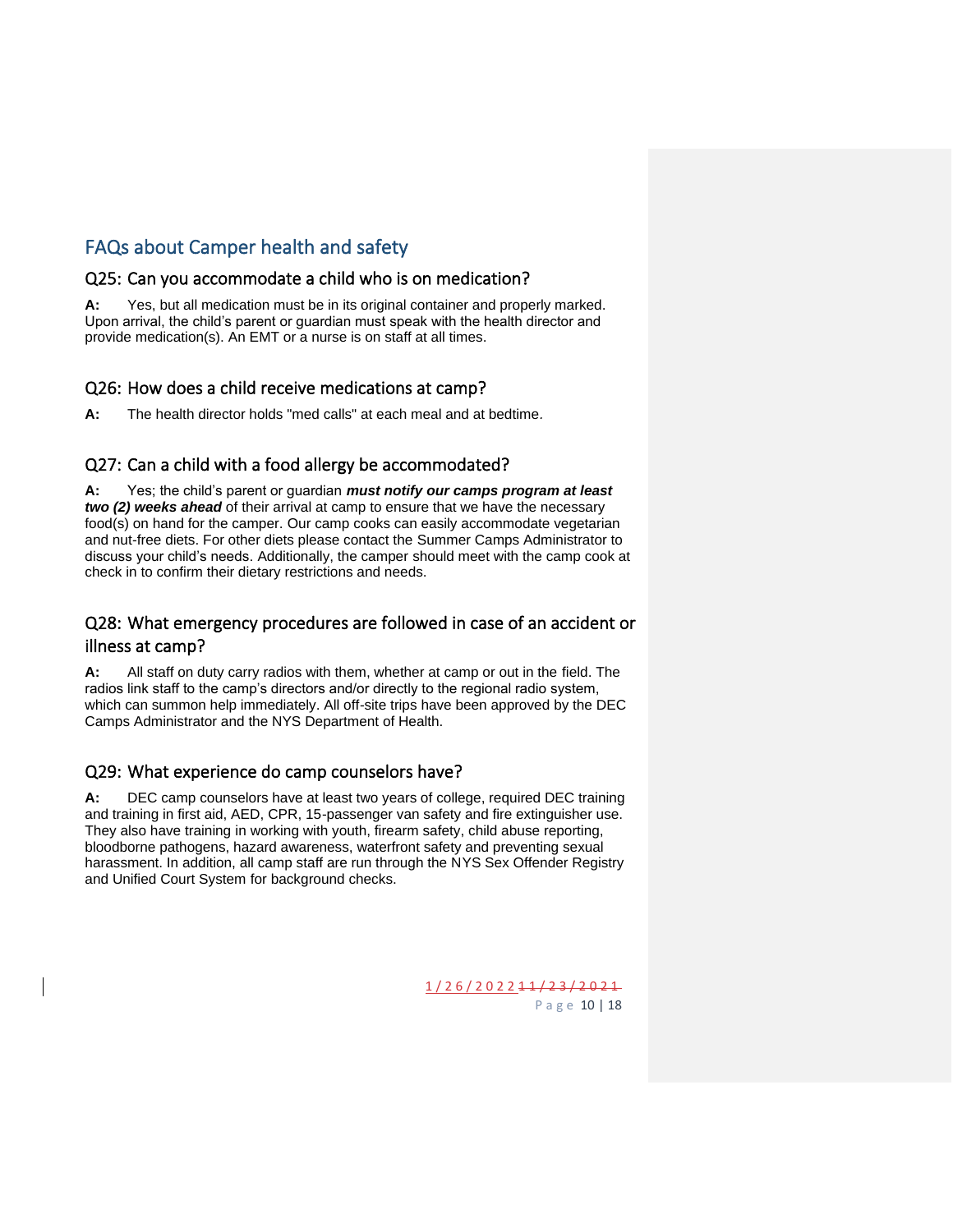## <span id="page-10-0"></span>Q30: How do you deal with homesickness? May a child call home if homesick?

**A:** Normally no; we try to help the child work through homesickness by encouraging involvement in camp activities. If there is concern that a child might become homesick while at camp, the parent/guardian should talk to the health director during check in on Sunday. Knowing the parent's/guardian's wishes regarding a child's camp experience will help us if homesickness occurs*.*

> 1 / 2 6 / 2 0 2 2 1 1 / 2 3 / 2 0 2 1 P a g e 11 | 18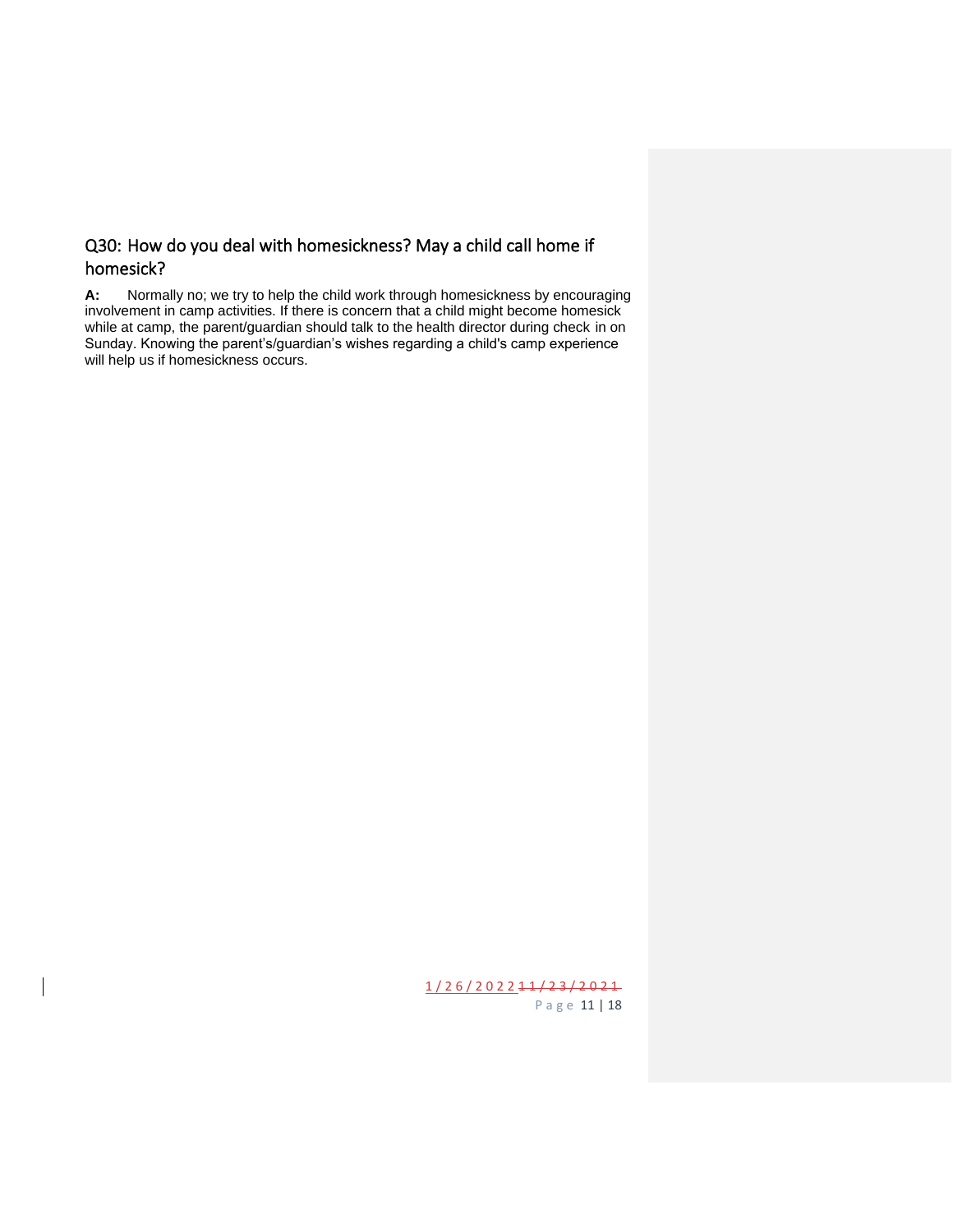# <span id="page-11-0"></span>FAQ About Camp Activities

#### <span id="page-11-1"></span>Q31: What is a typical day like at camp?

**A:** Each day is a little different, and each camp is a little different. Generally, campers get up at 7:00 AM and have an early bird activity like a polar bear swim or fishing, and then it's off to breakfast.

After breakfast, there are activities until lunch. These may include playing environmental games, participating in an environmental lesson, hiking, or using sampling equipment to study insects. For example, one popular environmental lesson and game is "Oh Deer!" in which students participate in a game while learning about population biology.

After lunch, there are more activities, such as hiking, canoeing, archery, or field trips. Preparations for an overnight hike or hunter education classes are other possibilities. The afternoon session is followed by dinner.

A guest speaker such as a wildlife biologist, forest ranger, or conservation officer may visit during the afternoon or evening to talk with campers. In addition, taking a night walk, star gazing, playing games or listening to stories around a campfire might round out the day.

Each camp is a little different, and each week is a little different! You can view example schedules for an 11-13-year-old camp and the 14-17-year-old camp online. [\(http://www.dec.ny.gov/education/1864.html\)](http://www.dec.ny.gov/education/1864.html)

#### <span id="page-11-2"></span>Q32: What is the Hunter Education Program?

**A:** Campers ages 11 and older may participate in the New York State Hunter Education Program depending on what week they attend camp. If a camper wishes to get a hunting license, **they MUST complete the home study workbook**, demonstrate proper attitude and safety, and pass the test. The workbook will be mailed home two to four weeks prior to the week of camp for campers registered for this class. A camper under the age of 12 may not shoot live ammunition but may use laser guns or air rifles. DEC Hunter Education instructors and NYS environmental conservation officers oversee the Hunter Education Program. Visit the camps Hunter Education page [\(http://www.dec.ny.gov/education/86688.html\)](http://www.dec.ny.gov/education/86688.html) for more information. **This program is optional and space is limited.**

#### <span id="page-11-3"></span>Q33: What is Bowhunter Education?

**A:** Campers aged 11 and older may participate in the NYS Bowhunter Education Course depending on what week they attend camp. If a camper wishes to get a bowhunting license, they must also pass the regular Hunter Education Program. However, it is not a prerequisite for this course. This course does include a home study workbook that MUST be completed prior to attending camp. The workbook will be

> 1 / 2 6 / 2 0 2 2 1 1 / 2 3 / 2 0 2 1 P a g e 12 | 18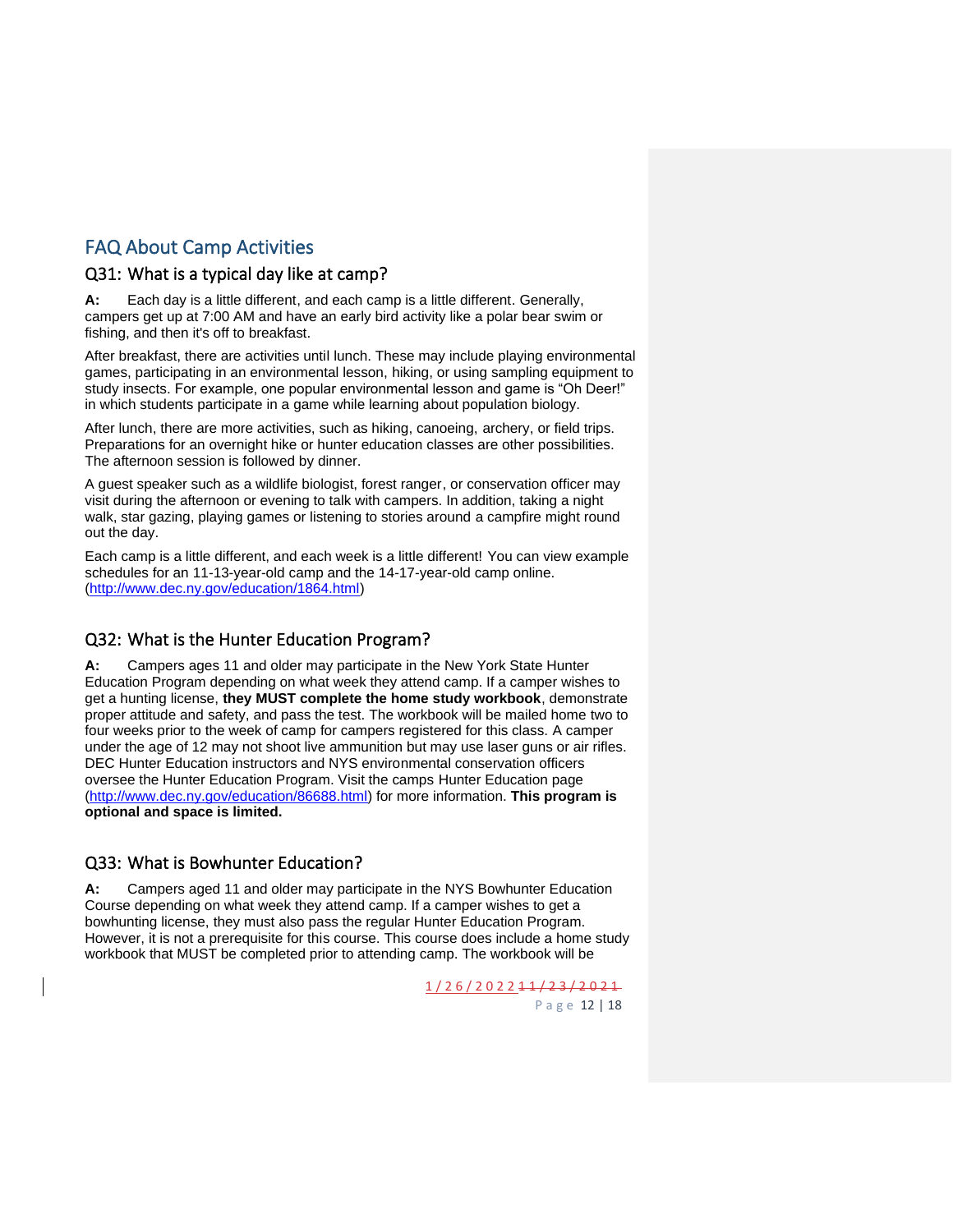mailed home two to four weeks prior to the week of camp for campers registered for this class. Visit the camps Hunter Education page

[\(http://www.dec.ny.gov/education/86688.html\)](http://www.dec.ny.gov/education/86688.html) for more information. **This course is optional, and space is limited.**

#### <span id="page-12-0"></span>Q34: What is Trapper Education?

**A:** Trapper education will be offered to campers age 14-17. Campers must complete a home study portion of the class before they attend camp. Booklets will be mailed home two to four weeks prior to the week of camp for campers who are registered for this class. Visit the camps Hunter Education page

[\(http://www.dec.ny.gov/education/86688.html](http://www.dec.ny.gov/education/86688.html) ) for more information. **This course is optional, and space is limited.**

#### <span id="page-12-1"></span>Q35: What is Week 4 - Outdoor Adventure Week at Pack Forest?

**A:** For a camper who loves being outdoors, Week 4-Outdoor Adventure Week at Pack Forest is a variation on the standard week at of camp. This week features special programming including a visit by colleges with environmental majors, a round table with DEC staff, and additional demonstrations of advanced research techniques like electrofishing. Some of the week's trips and overnights may be unique to this program. The Outdoor Adventure Week does not offer a Hunter Education program, but still offers archery among other camp activities. This is a week of camp meant to help youth explore deeper into their love of the outdoors while considering future conservation career fields.

> 1 / 2 6 / 2 0 2 2 1 1 / 2 3 / 2 0 2 1 P a g e 13 | 18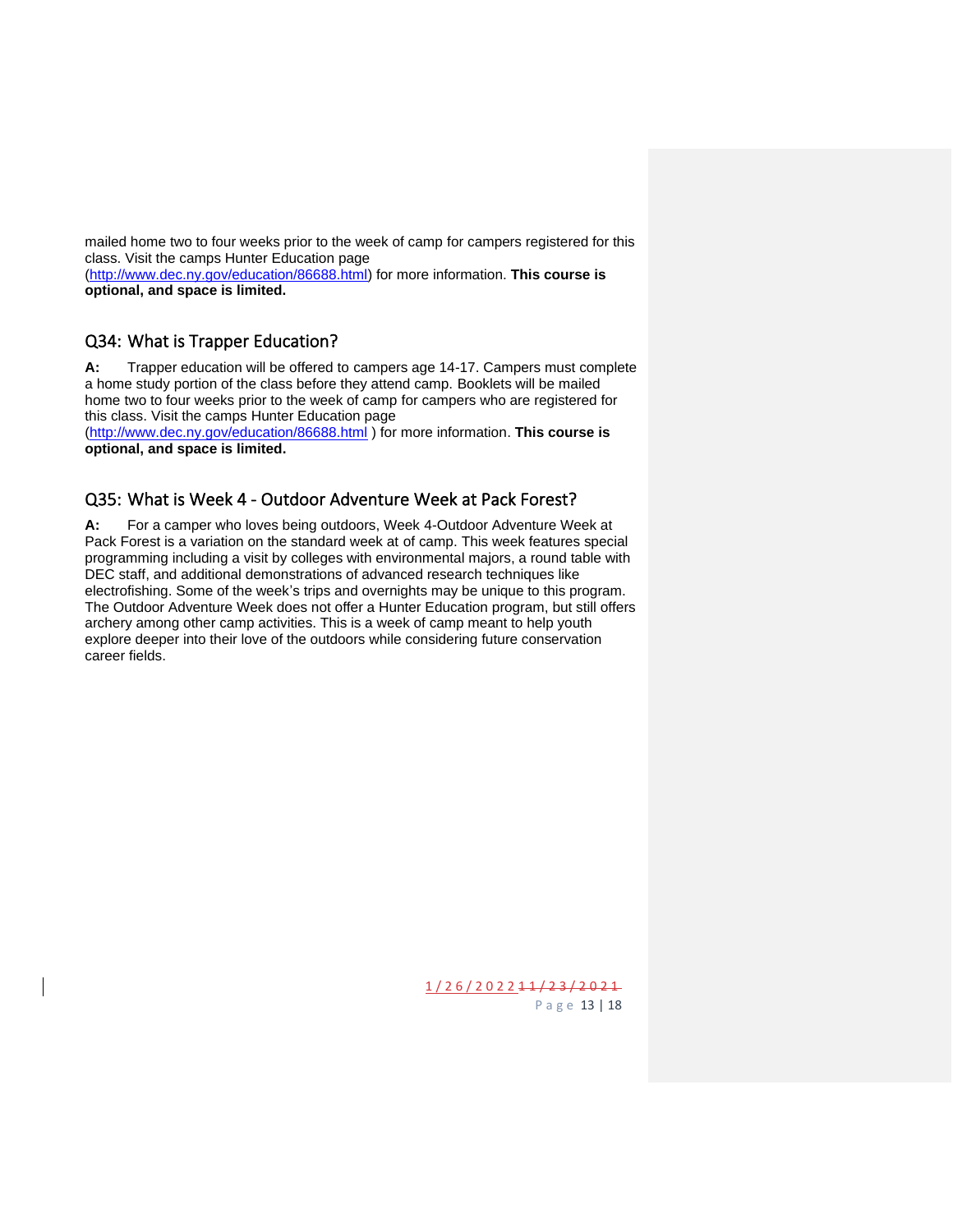# <span id="page-13-0"></span>FAQ About Staying at Camp

#### <span id="page-13-1"></span>Q36: Is it okay for a child to attend camp at the same time as a friend and share the same cabin?

**A:** Yes, however, each child must request the other on their application, and both should understand that they could be separated if camp staff have any concerns*.* Only one cabin mate request per camper is allowed.

#### <span id="page-13-2"></span>Q37: Does a child need any spending money at camp?

**A:** No, all money and valuables should be left at home*.*

#### <span id="page-13-3"></span>Q38: Are cell phones and other electronic devices allowed at camp?

**A:** No, cell phones, electronic devices, digital games, MP3 players and similar items are not allowed at camp and will be confiscated by staff until the camper is leaving for home. Confiscated items will be returned to the camper during check-out.

#### <span id="page-13-4"></span>Q39: What should a child take to camp?

**A:** Once a camper is registered, they will receive all the necessary forms and documents, including a packing list and Parent/Camper Handbook. You may also download the [Parent/Camper](http://www.dec.ny.gov/education/1864.html) handbook. This includes a list of items the campers should bring as well as a list of forbidden items.

#### <span id="page-13-5"></span>Q40: What are the cabins like?

**A:** Cabins are rustic and have bunk beds. Approximately ten (10) people sleep in each cabin, including a counselor and possibly a camp volunteer or second counselor. A general bath house is located within 200 feet of each cabin. Cabin size and style varies from camp to camp.

#### <span id="page-13-6"></span>Q41: Is laundry service available?

**A:** No. Campers should bring enough clothing to last the entire week. However, there is a washer and dryer at each camp that can be used for emergencies if "accidents" happen*.*

> 1 / 2 6 / 2 0 2 2 1 1 / 2 3 / 2 0 2 1 P a g e 14 | 18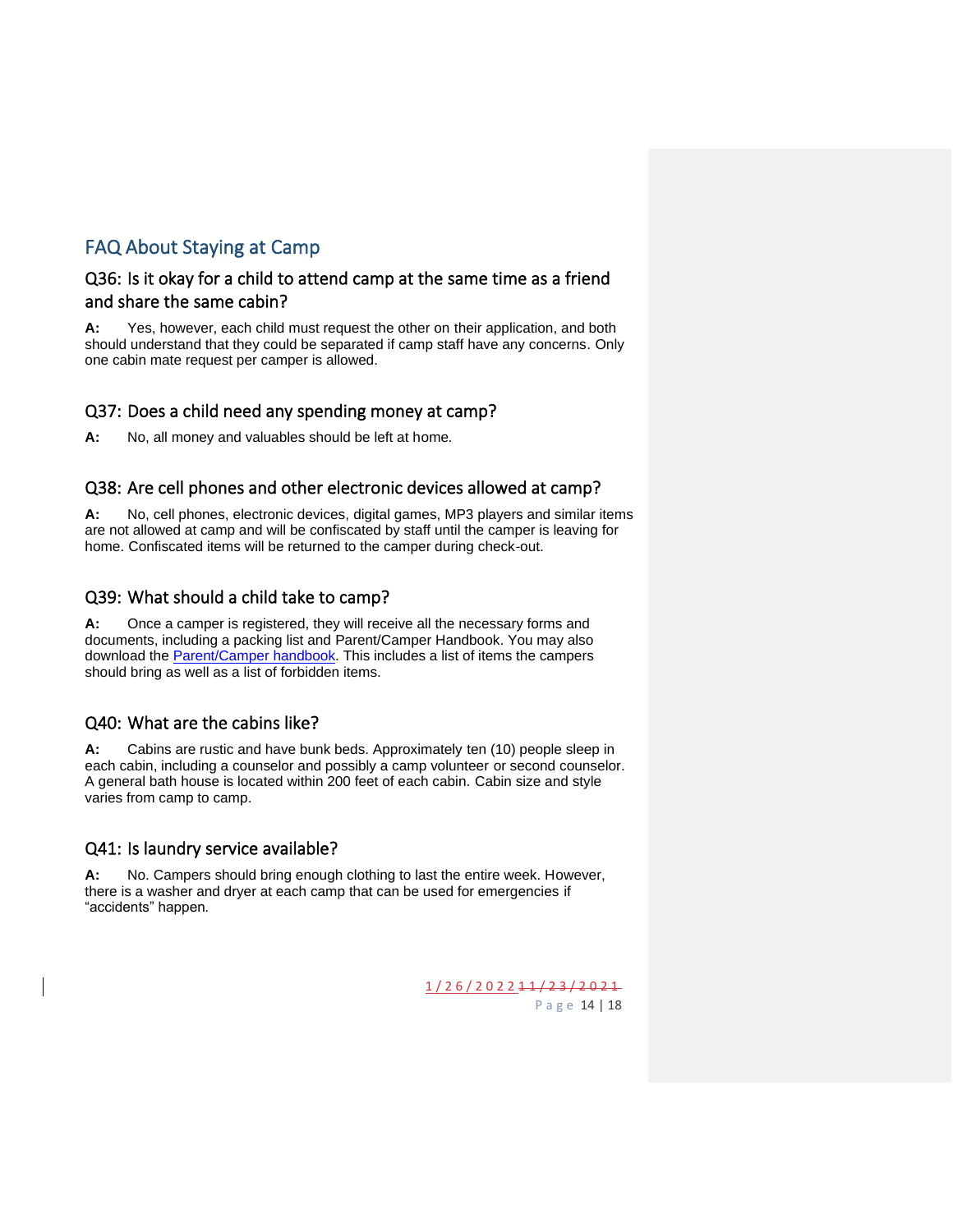## <span id="page-14-0"></span>Q42: What food is offered at camp?

**A:** Meals consist of wholesome foods prepared by experienced cooks. There are plenty of options for everyone. Meals might include things like:

- Dinner: Taco night with rice and beans, a cookout with burgers (including veggie burgers), baked ziti, stir fry, BBQ chicken and vegetable sides
- Lunch: build your own sandwiches, chicken noodle soup, pasta salad, quesadillas, and mac and cheese
- Breakfast: breakfast burritos, tofu scramble, build your parfait bar, pancakes, waffles, French toast, and granola

#### <span id="page-14-1"></span>Q43: Where can I see more photos and get updates on the DEC summer camps?

**A:** Visit our Facebook page! [Link leaves DEC's website] [\(https://www.facebook.com/NYSDECsummercamps/\)](https://www.facebook.com/NYSDECsummercamps/)

> 1 / 2 6 / 2 0 2 2 1 1 / 2 3 / 2 0 2 1 P a g e 15 | 18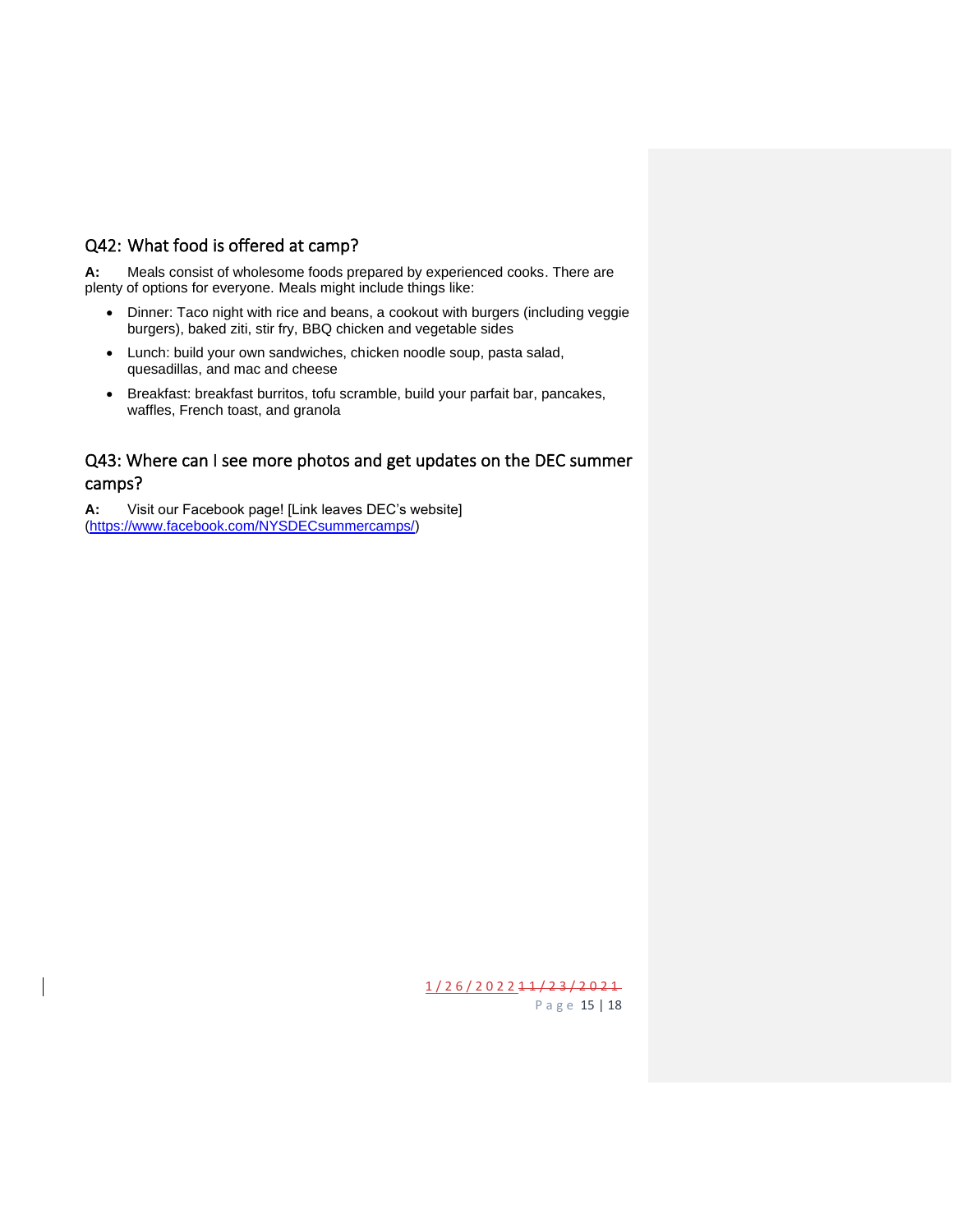# <span id="page-15-0"></span>Sponsor FAQs

#### <span id="page-15-1"></span>Q44: I represent an organization and we want to sponsor a child (or 10!) to camp. What do we do?

A: Great! You'll need to set up a sponsor account with our **online registration** [system](https://www.ultracamp.com/clientlogin.aspx?idCamp=405&campCode=dec) (*link leaves DEC website)*. Then you'll purchase a sponsorship code to give to the child/children you are sponsoring.

#### <span id="page-15-2"></span>Q45: I need help with the online system, where do I get it?

**A: You can download detailed instructions for sponsors on the** [sponsorship](https://www.dec.ny.gov/education/1866.html)  [page,](https://www.dec.ny.gov/education/1866.html) in the top right corner. There are also quick instructions available for sponsors who just need a refresh. If you still need help, please call the summer camps administrative staff at 518-402-8014.

#### <span id="page-15-3"></span>Q46: I am a sponsor. Do I have to register each camper I am sponsoring?

**A:** No. As a sponsor you will have an account which you use to purchase sponsorship codes. The code is like a gift card and you will give the code to the sponsored camper(s).

Each sponsored camper family will create their own account and register themselves. When they reach the checkout portion of their registration, they will use the sponsorship code you gave them as a means of payment.

## <span id="page-15-4"></span>Q47: What if the child I sponsored can't attend camp?

**A:** Sponsored campers who cannot attend camp must inform their sponsor so another camper may have the opportunity to attend camp. Each parent or guardian, not DEC camp administration, is responsible for informing the sponsor. All camper registrations must abide by the cancellation policy.

**Sponsors will not receive a refund if a camper does not show up at camp or leaves during the week.** If a camper notifies their sponsor that they will not or cannot attend camp prior to 23 calendar days (per the cancellation policy) before the start of camp, the sponsor should contact the summer camps administration staff at 518-402- 8014 to modify or cancel the registration and arrange for another camper to attend camp.

> 1 / 2 6 / 2 0 2 2 1 1 / 2 3 / 2 0 2 1 P a g e 16 | 18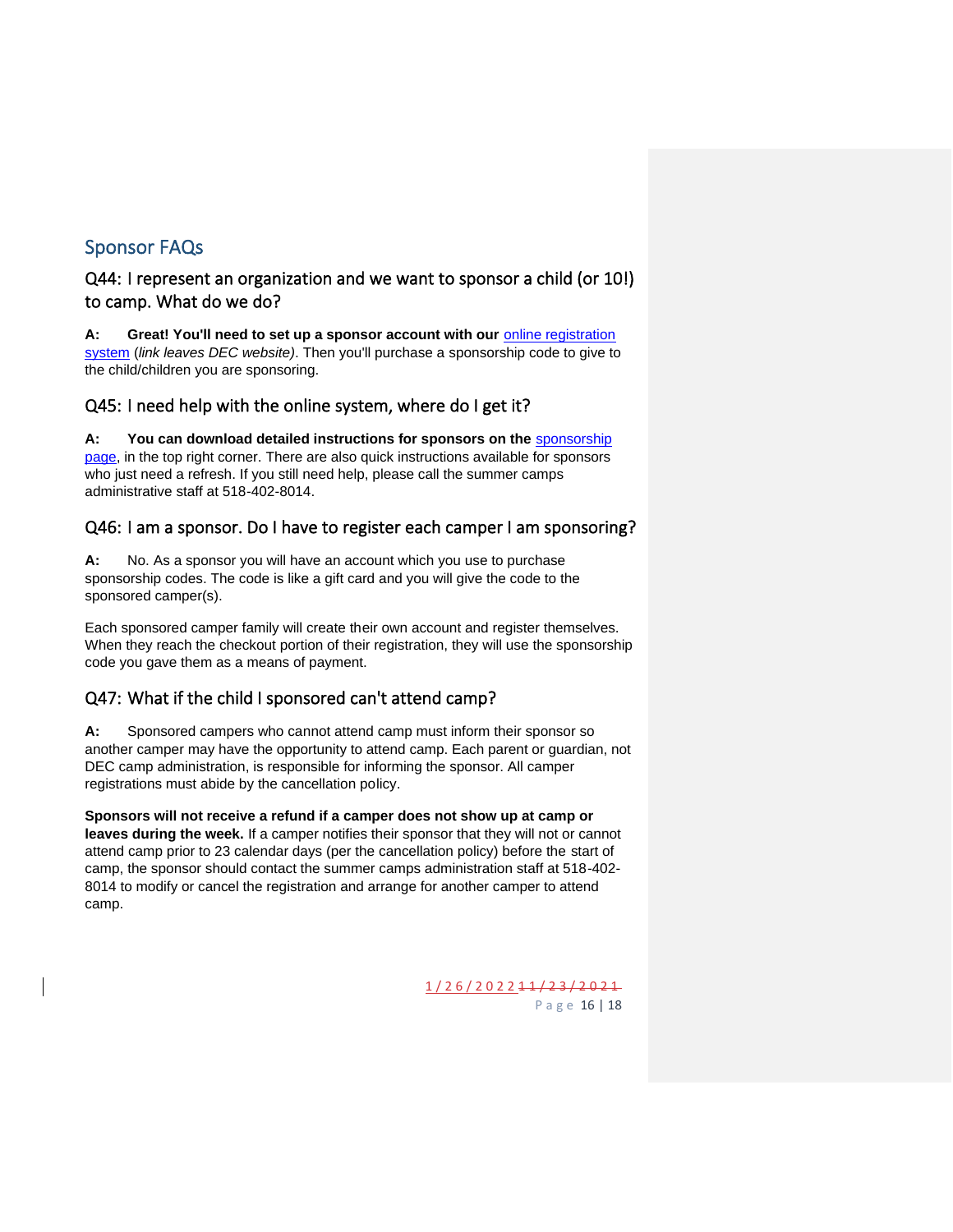You may substitute a new camper in place of the original camper if they meet the gender and age requirements of the specific reservation. Please call summer camps administrative staff at 518-402-8014 for substitutions.

## <span id="page-16-0"></span>Q48: As a sponsor, why am I not allowed to register the campers my organization is sponsoring?

**A:** In order to register a camper, forms must be completed that require personal and private information. The information required should only be coming from the parent/guardian of the child attending camp. Under no circumstances should sponsors be viewing personal information, such as a camper's medical history.

All parents/guardians should be creating separate accounts and registering their child using the code provided to them.

## <span id="page-16-1"></span>Q49: How do I, as a sponsor, know if my code was used?

**A:** When your code is used, the system will email you to notify you that someone has registered. You will be able to see that the person has completed registration. You can also log into your account **to find this information.** Once logged in, click on the menu icon in the top left corner of the screen. Select 'Sponsorships', and then select 'View claims made against my codes'. Click on the code to see which campers have used the code. We strongly encourage sponsors to build relationships with the campers and their families they are sponsoring. The camper's family should be in touch with you to confirm they are attending camp.

#### <span id="page-16-2"></span>Q50: Is there a limit on how many campers a sponsor can sponsor?

**A:** No, as long as a sponsor is financially able, they may sponsor as many campers as they wish.

## <span id="page-16-3"></span>Q51: Our organization has paid for more campers than we have kids that are going to camp. What happens to the extra money?

**A:** Any money not used towards camper registration will remain in the sponsor's account. A sponsor may request a refund of funds left on their account as well. Please contact the summer camps administration staff at 518-402-8014 to request a refund.

> 1 / 2 6 / 2 0 2 2 1 1 / 2 3 / 2 0 2 1 P a g e 17 | 18